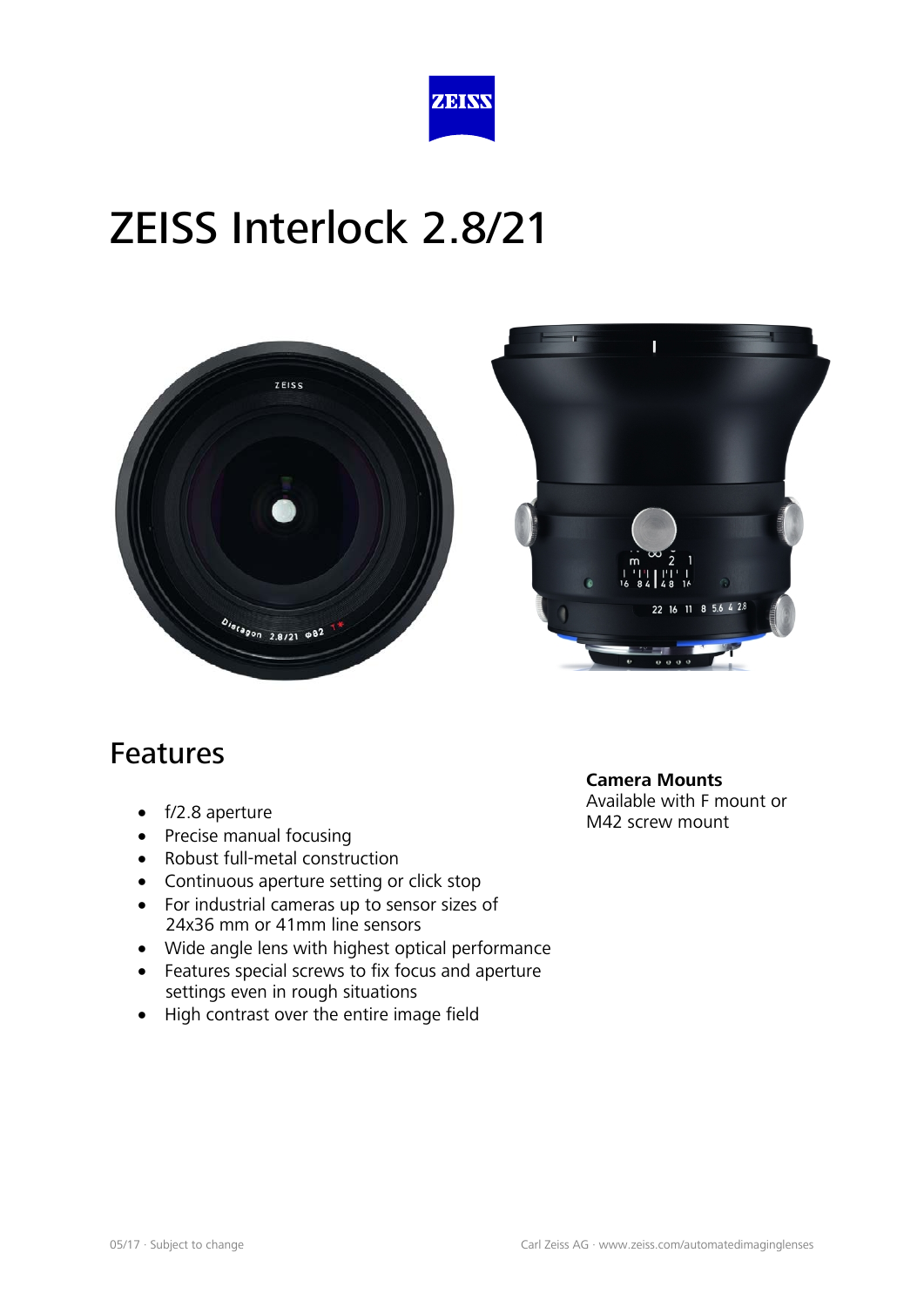

### Technical Specifications



| <b>Focal length</b>                      | 21 mm                                             |
|------------------------------------------|---------------------------------------------------|
| Aperture range                           | $f/2.8 - f/22$ (1/2 stop intervals or continuous) |
| Number of elements / groups              | 16/13                                             |
| Min. working distance (object to sensor) | 220 mm (0.72 ft.) - $\infty$                      |
| Min. free working distance               | 90 mm (0.29 ft.) - $\infty$                       |
| Angular field* (diag. / horiz. / vert.)  | 90 / 81 / 59°                                     |
| Max. diameter of image field             | 43 mm (1.7")                                      |
| <b>Flange focal length</b>               | F-Mount: 46.5 mm (1.8"); M42-Mount: 45,5 mm       |
| Coverage at close range                  | 120 x 180 mm (4.7 x 7.1"), line 215 mm (8.4")     |
| Image ratio at close range               | 1:5                                               |
| <b>Filter-thread</b>                     | M 82 x 0.75                                       |
| Weight                                   | 785 q (1.7 lbs.)                                  |
| Camera mount                             | F bayonet, M42                                    |

\* referring to 35 mm format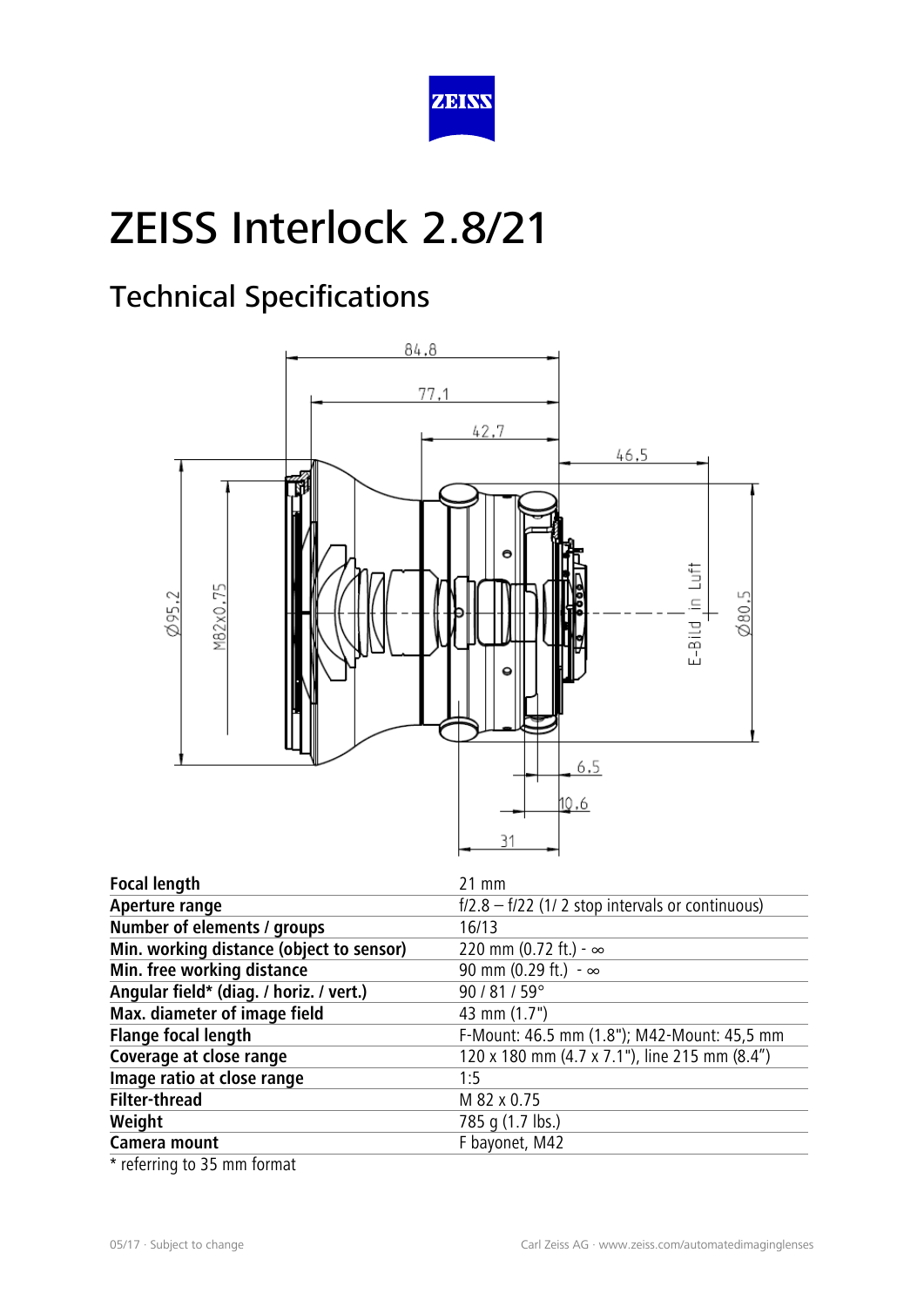

#### Relative Illuminance\*



The relative illumination shows the decrease in image brightness from the image center to the edge in percent.

\_\_ f-number 2.8 … f-number 5.6

### Relative Distortion\*



The relative distortion shows the deviation of the actual image height from the ideal one in percent.

*\*Data for infinite focus setting*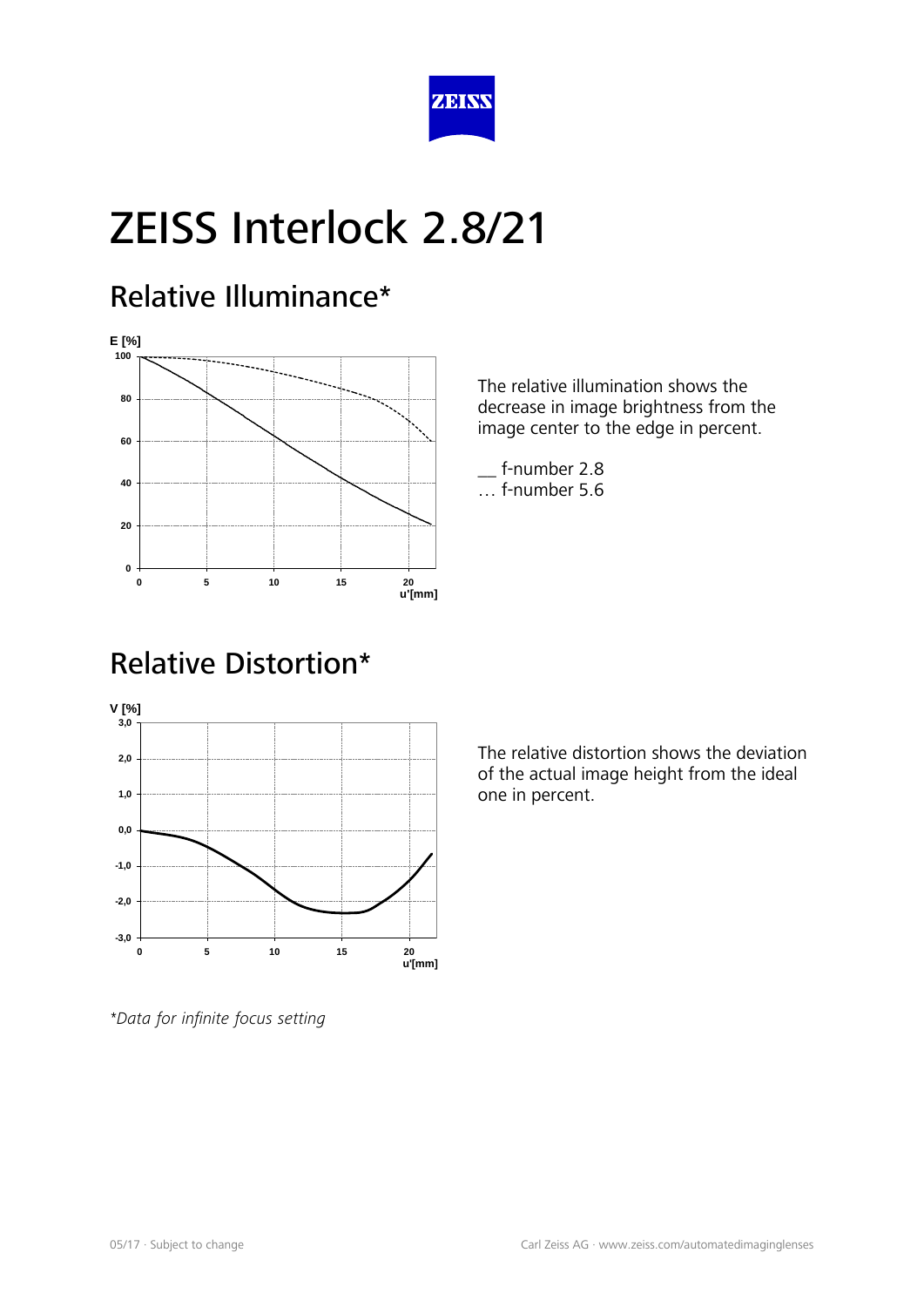

#### MTF Charts\*



The Modulation Transfer (MTF) as a function of image height (u) and slit orientation (sagittal, tangential) has been measured with white light at spatial frequencies of  $R = 10$ , 20 and 40 cycles/mm.

f-number 2.8 \_\_ Saggital … Tangential



*<sup>\*</sup>Data for infinite focus setting*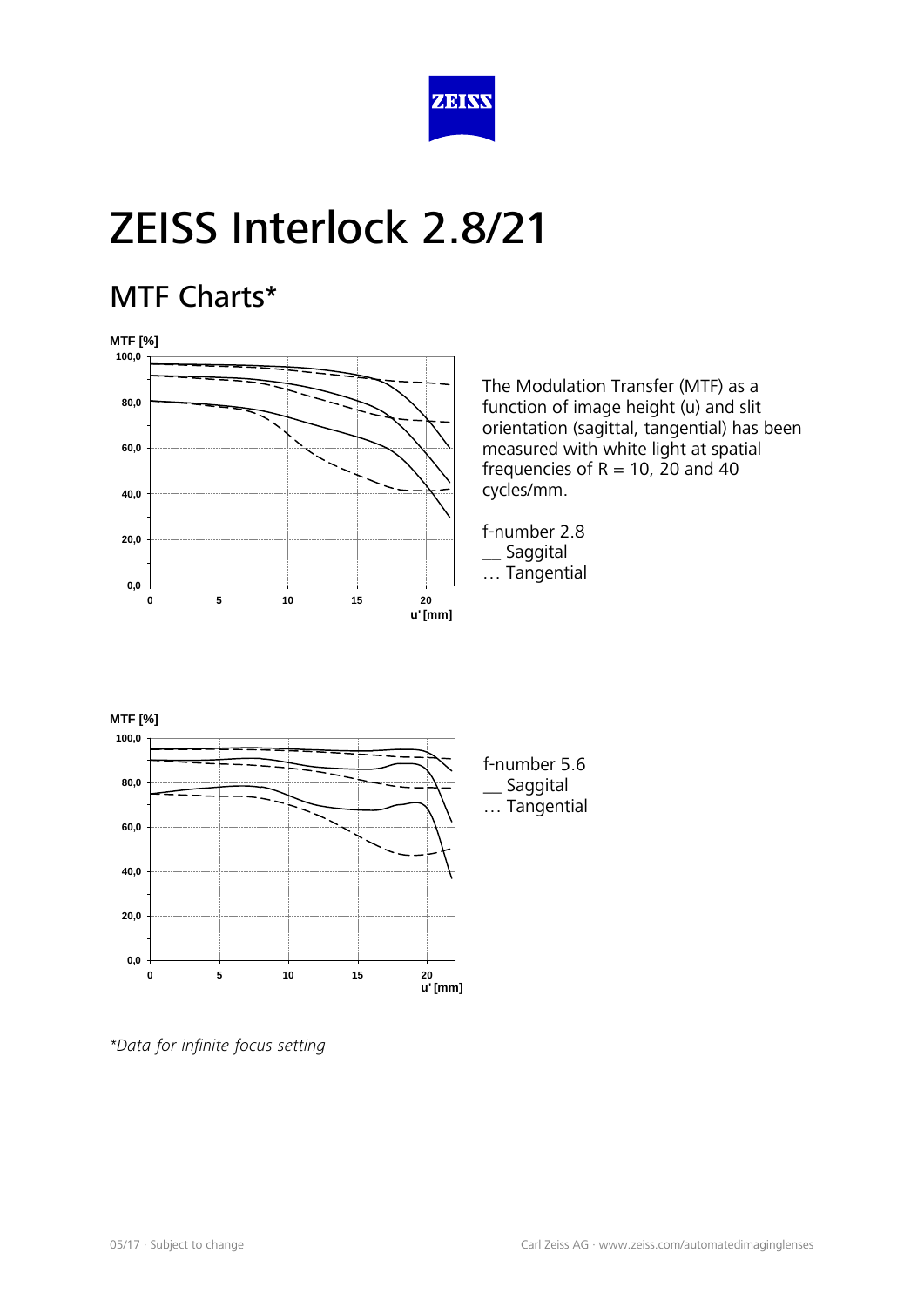

#### Spectral Transmission